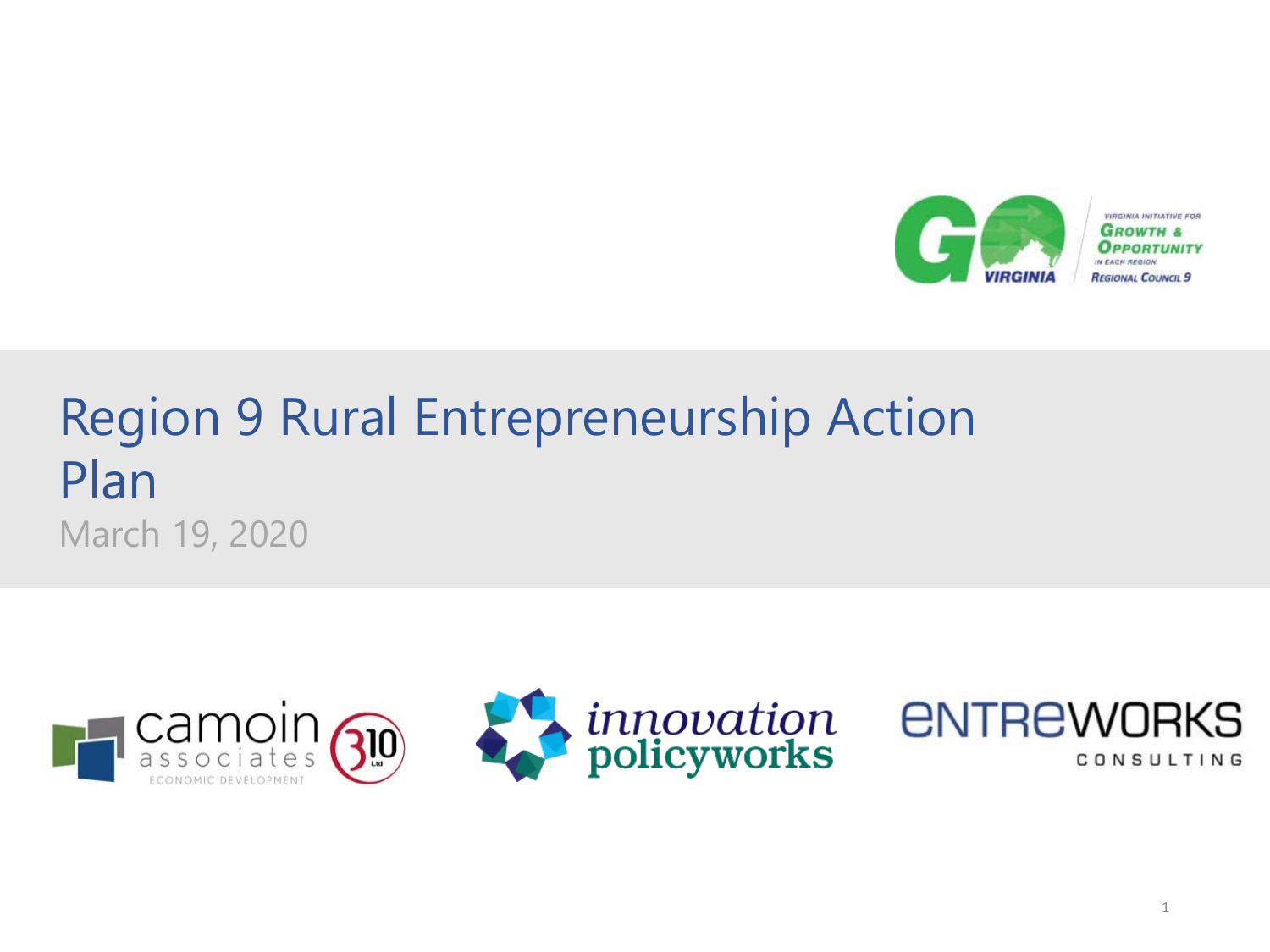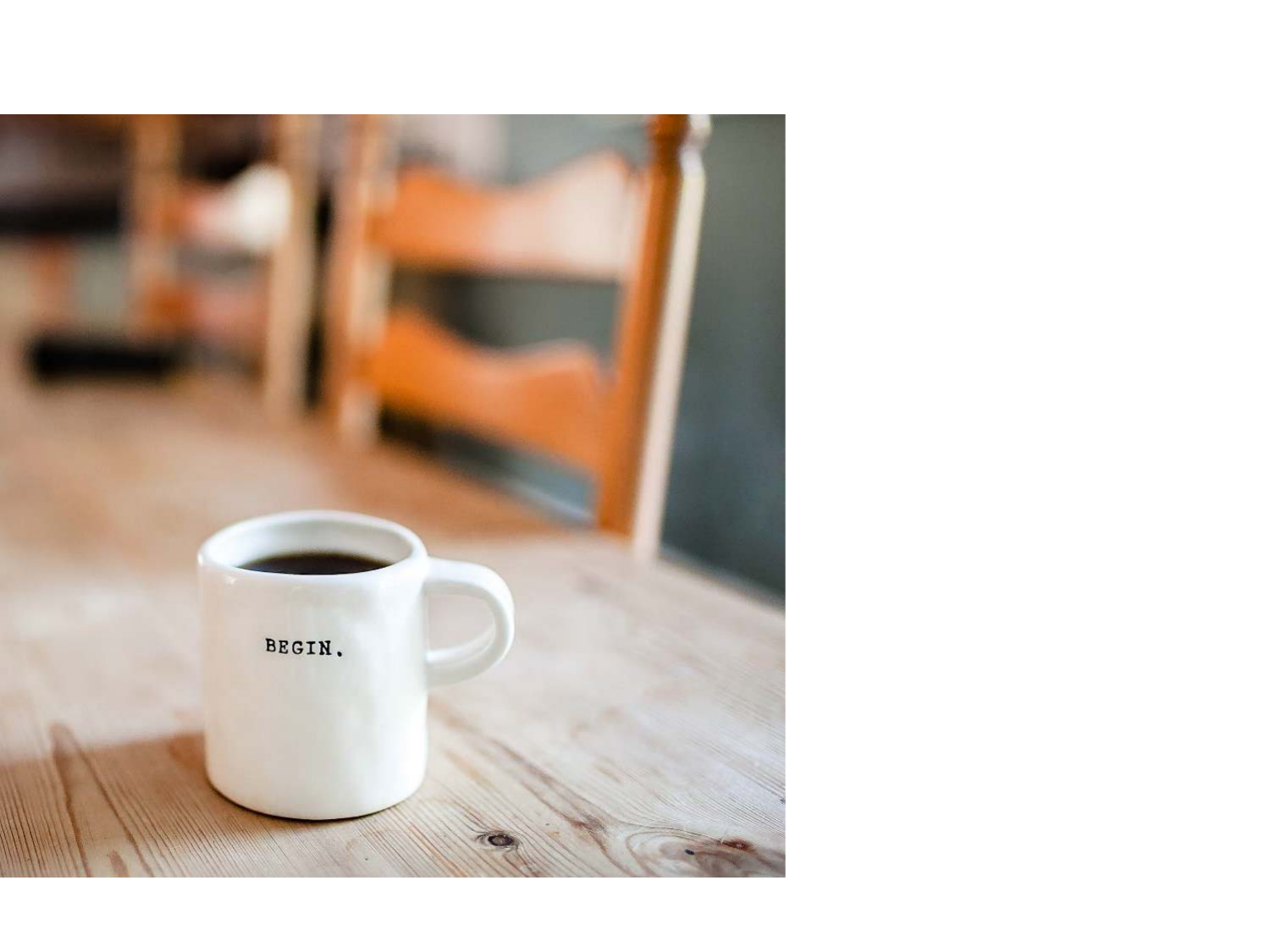### Key project team members



Christa O. Franzi Sr. Project Manager



Catherine Renault Senior Advisor



Erik Pages Project Manager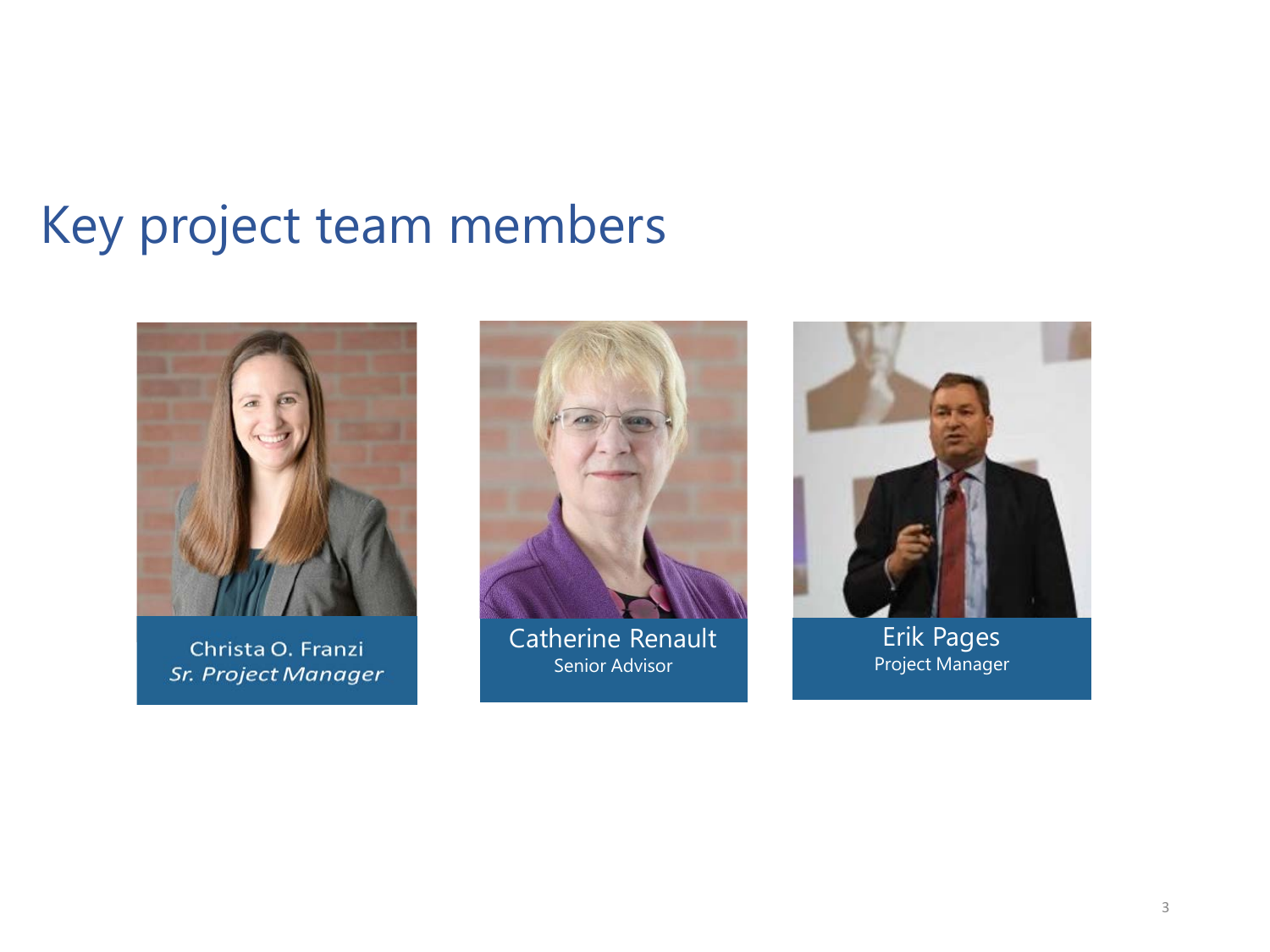

#### 4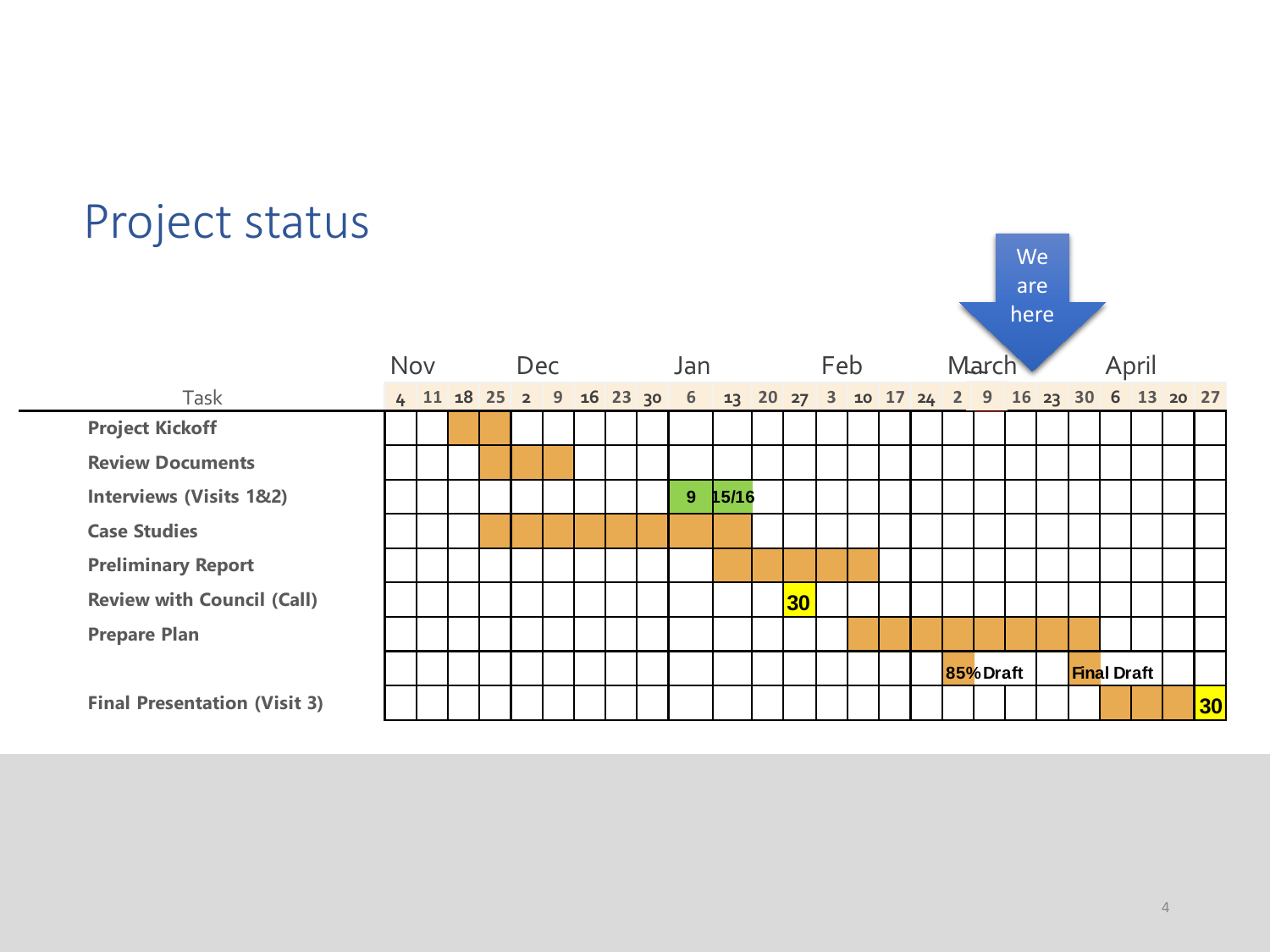### How We Got Here

- Venture Hub Project (Completed October 2019)
	- Biz Plan for new "Hub" space in Charlottesville/Albemarle
	- Local Project Team now working on Implementation
- But, what about other parts of Region 9?
	- Rural Entrepreneurship Project (December 2019-April 2020)
- Rural recommendations can move forward with or w/o Venture Hub in place
- Project Objective:

*Whatever resources and support are made available to a new business owner in downtown Charlottesville should also be available to the entrepreneur in Warrenton, Louisa, Sperryville, or Lovingston.*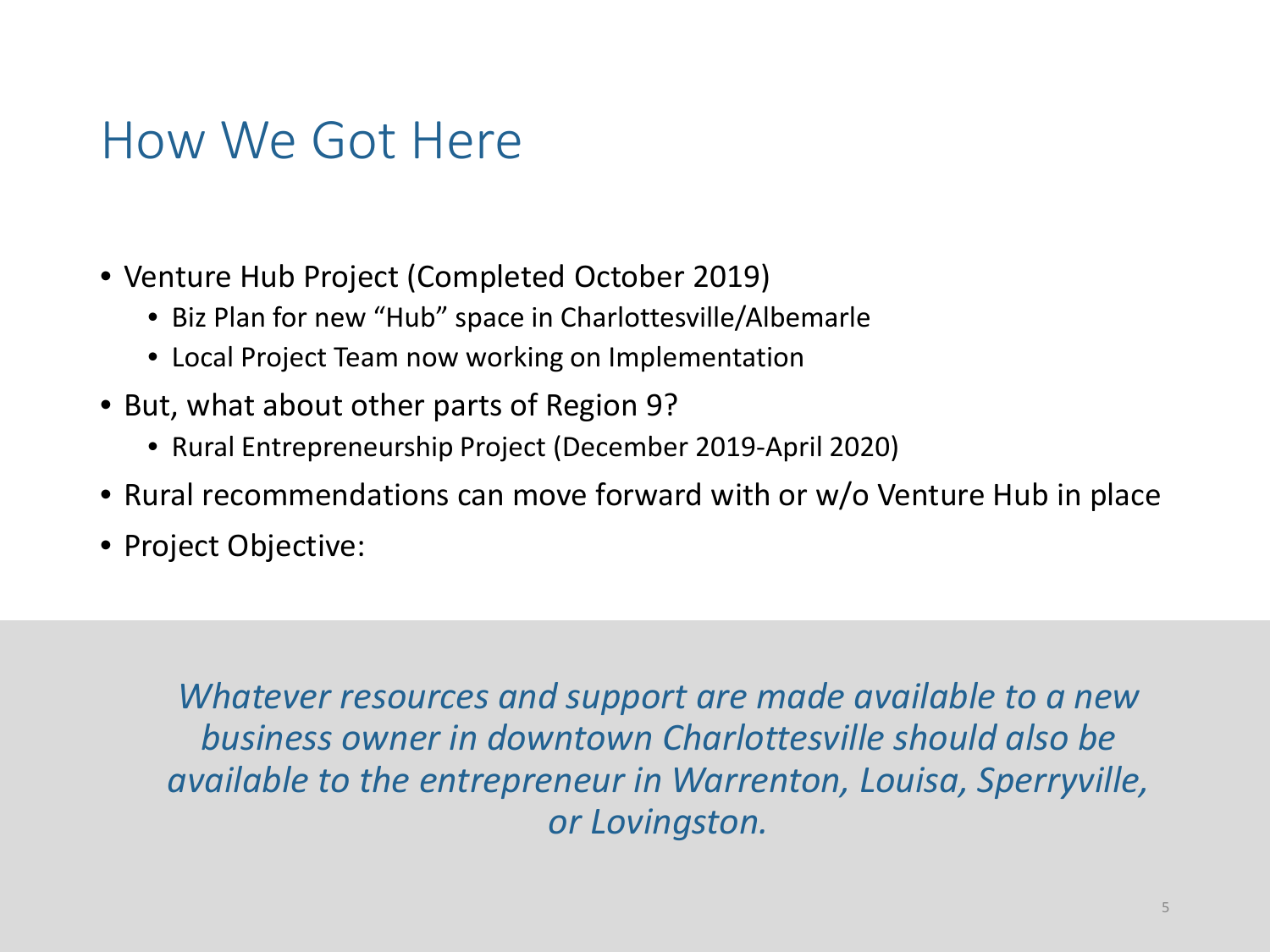### Principles for Rural Ecosystem Work (and the Venture Hub too)

- **Serve all entrepreneurs**—from venture-ready tech firms to home-based businesses
- Build an **open and welcoming** environment in **every** Region 9 community.
- **Embrace the diversity of Region 9**, defined in geographic as well as demographic terms
- **Programming will be focused** to support the unique challenges of different segments of the target customer base

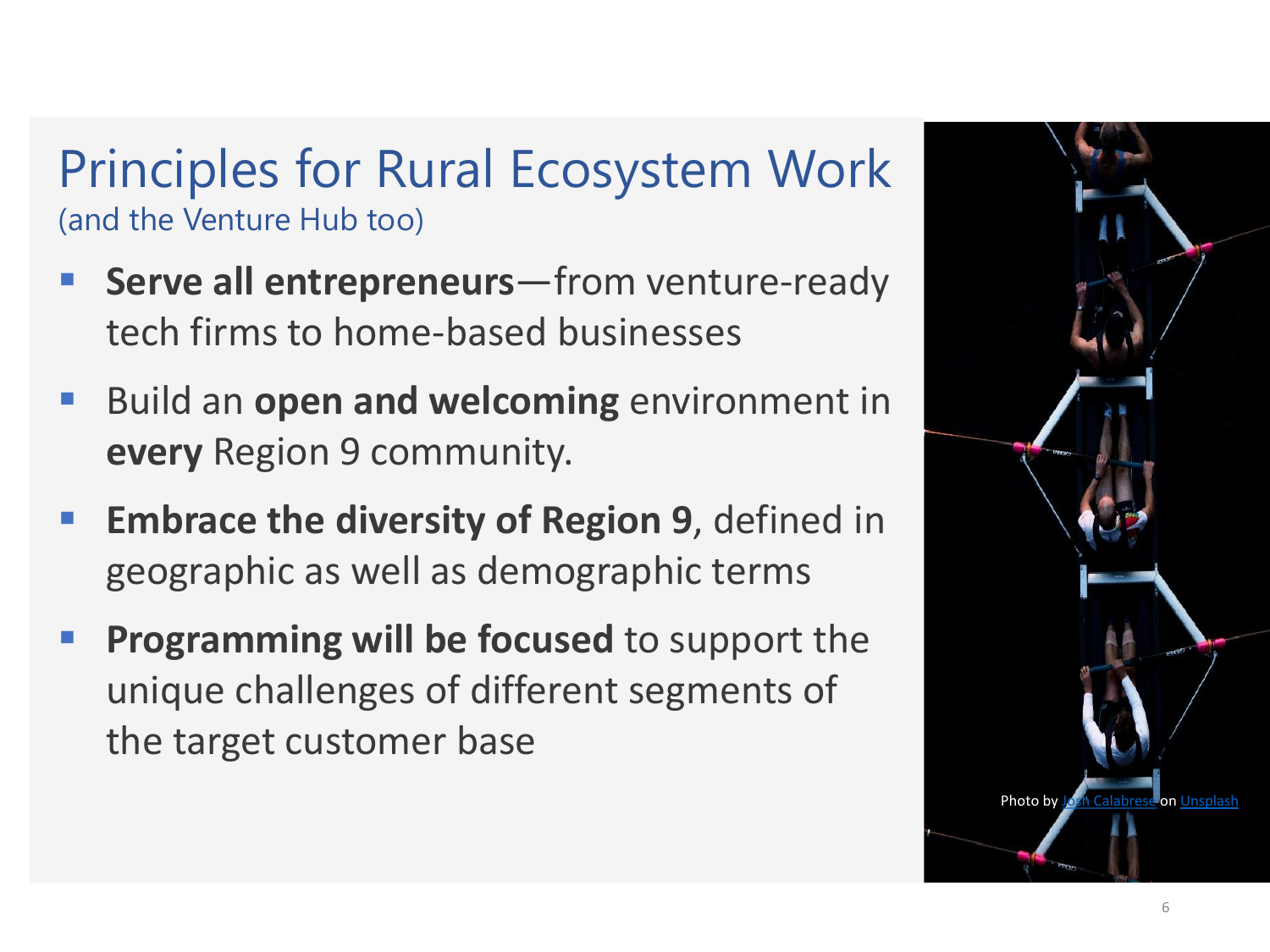

**RIGHT HERE. RIGHT NOW.** 









### Lessons learned

- **Local Customization**
- **Engage All**
- **Entrepreneur Leadership**
- ▶ Capital Linkages
- ▶ Power of Youth Entrepreneurship
- ▶ Space Matters
- **Tell The Story**
- ▶ Don't Do it Alone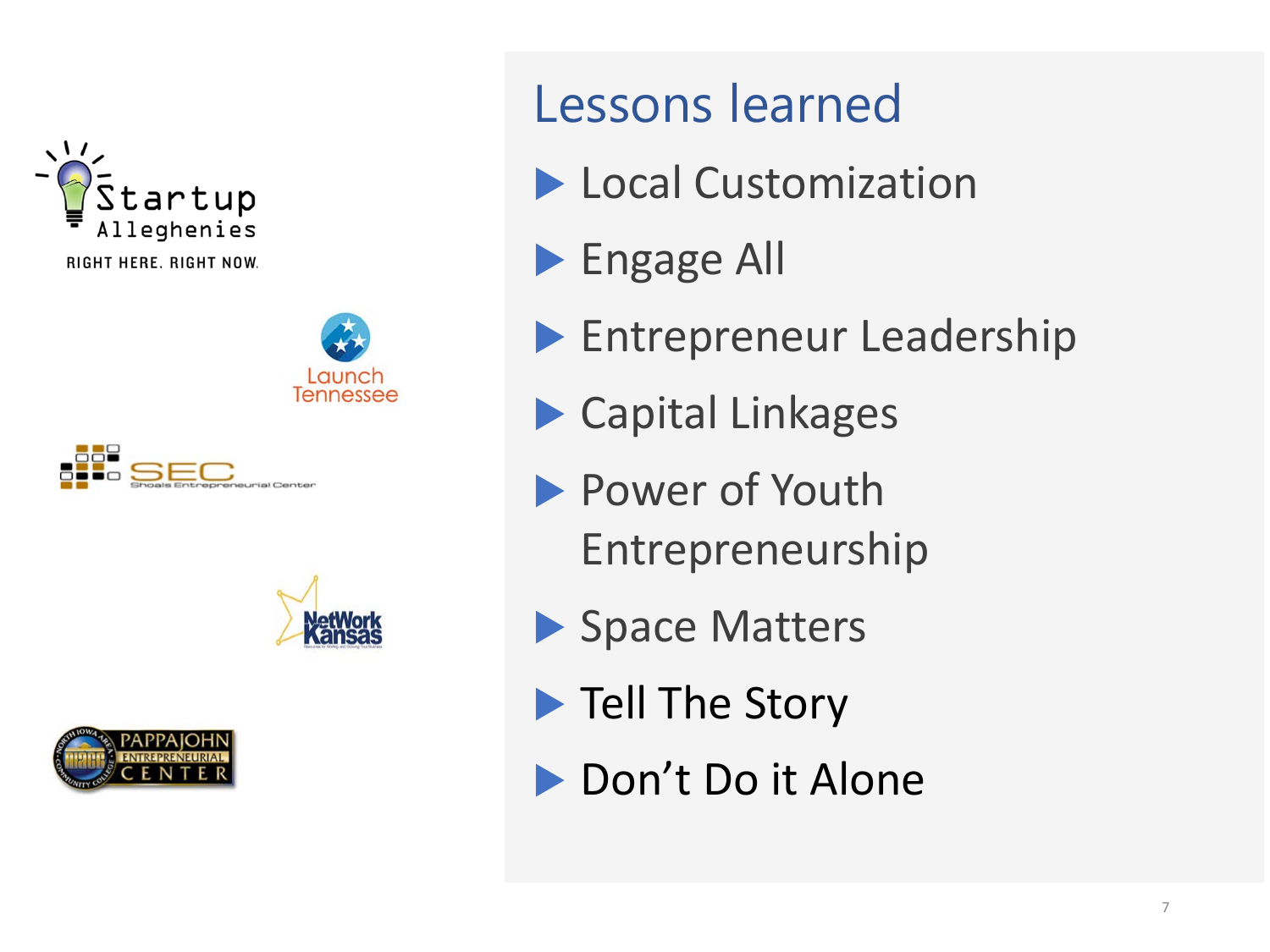### Proposed Program: A Snapshot

| <b>Challenge</b>                                                                     | <b>Recommendation</b>                                                                                                |
|--------------------------------------------------------------------------------------|----------------------------------------------------------------------------------------------------------------------|
| A Home for Entrepreneurs in<br><b>Every County</b>                                   | 1. Coworking / Entrepreneurial Center Grant<br>Program                                                               |
|                                                                                      | 2. Region 9 Passport                                                                                                 |
| <b>Easier Access to Resources</b>                                                    | 3. Entrepreneurial Coaches                                                                                           |
|                                                                                      | 4. Expanded Outreach to Rural Counties                                                                               |
|                                                                                      | 5. Resource Navigation Portal                                                                                        |
| <b>Streamlined Permitting and</b><br><b>Licensing</b>                                | 6. Review Process; Designated Ombudsperson                                                                           |
| <b>Access to Equity Capital</b>                                                      | 7. Rural Fund and Investor Training                                                                                  |
| <b>Specialized Resources for</b><br><b>Food and Beverage</b><br><b>Manufacturers</b> | 8. Food Enterprise Center/Commercial Kitchen at<br><b>Carver Center</b>                                              |
| <b>Youth Entrepreneurship</b>                                                        | 9. Expand E-squared program                                                                                          |
| <b>Diversity</b>                                                                     | 10. Promote entrepreneurship to underserved<br>communities including minorities, women,<br>veterans, and ex-convicts |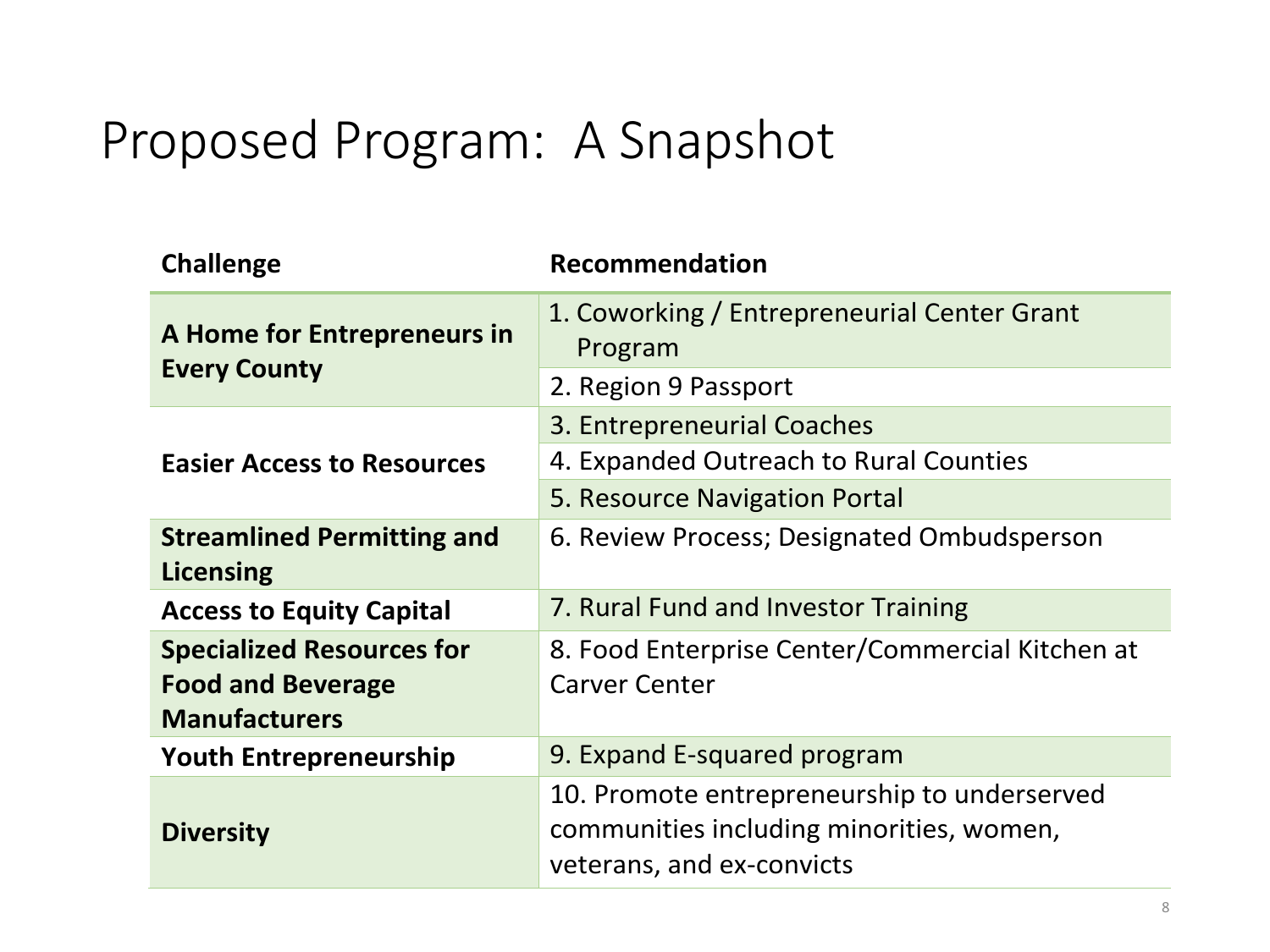### A Home For Entrepreneurs

#### Create a Coworking Space/Network Hub in Every County

- **Space could be public or private**
- **Or Co-Located with other Facilities**
- Housed in an iconic building designed to facilitate connections and collaborations
- Develop collaborative grant application to GO Virginia to establish locations and kick-off programming (estimated \$50,000 per county)

#### Coworking Passport

- **Provide shared access to facilities across Region 9**
- **Build Regional awareness**
- **Enhance Partnerships**



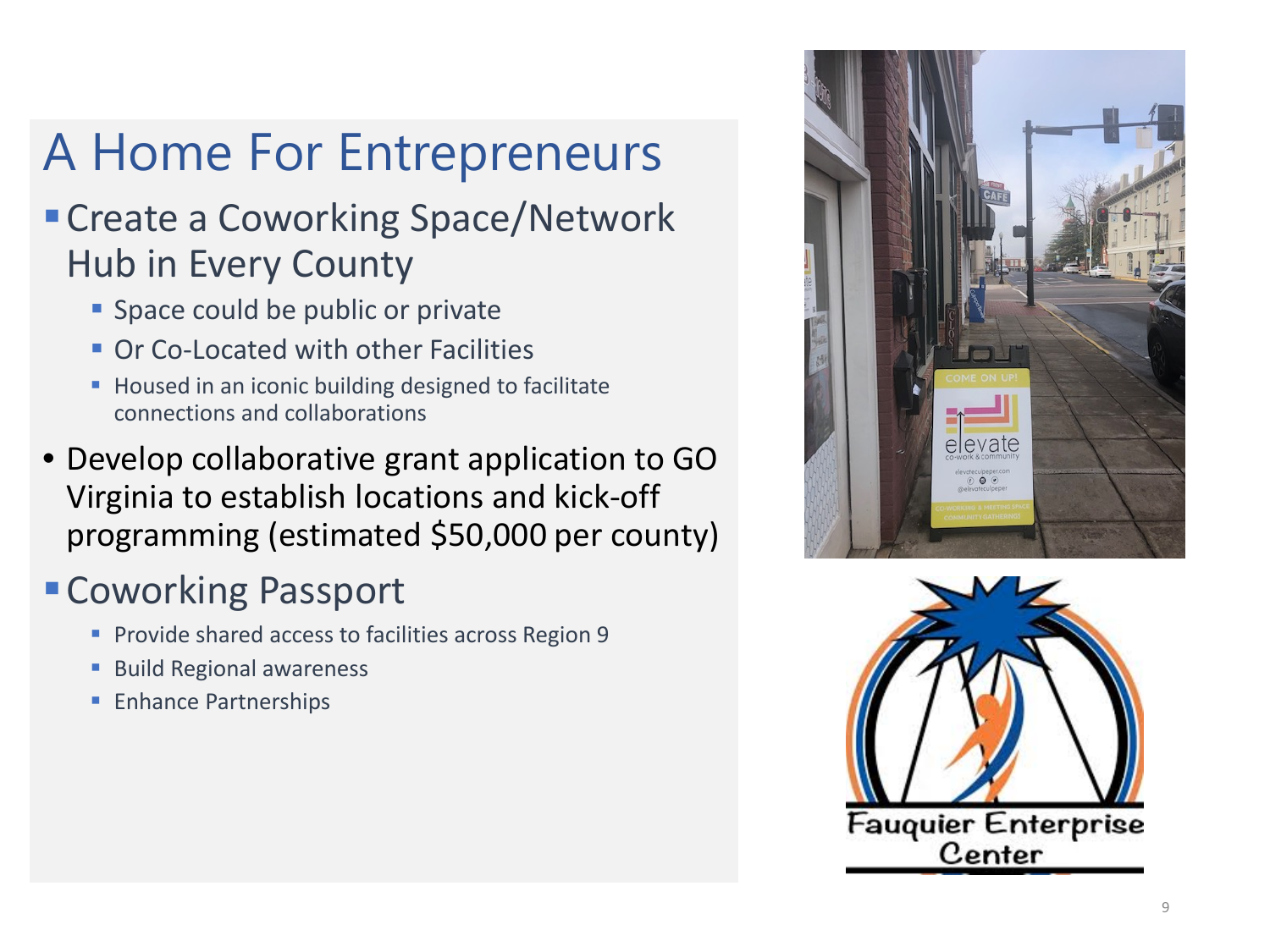### Easier Access to **Resources**

- **Support 2 regional coaches** focused on supporting rural entrepreneurs
	- In partnership with SBDC, EDCs, and other service providers
	- **Elinked to Venture Hub**

#### Coaching Services include:

- **Business Concierge**
- **Resource Navigation**
- **Ecosystem Cheerleading**
- Include one coach with food/ag focus??
- Regional Ecosystem Calendar

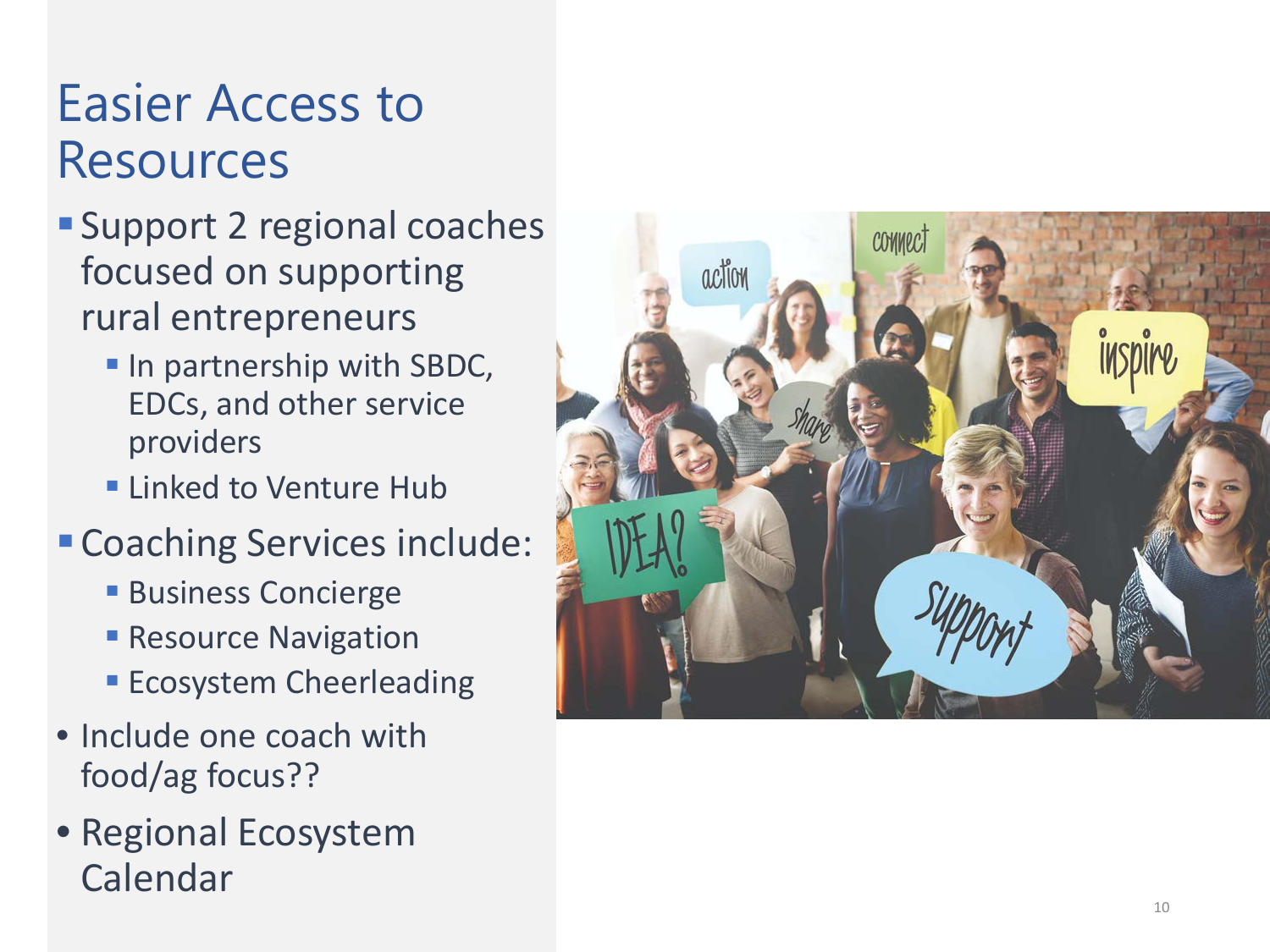

## Streamlined Permitting and **Licensing**

- •Develop processes for "entrepreneur-friendly" regulatory review efforts
- •Designate "Small Business Ombudsman" at County or Regional Levels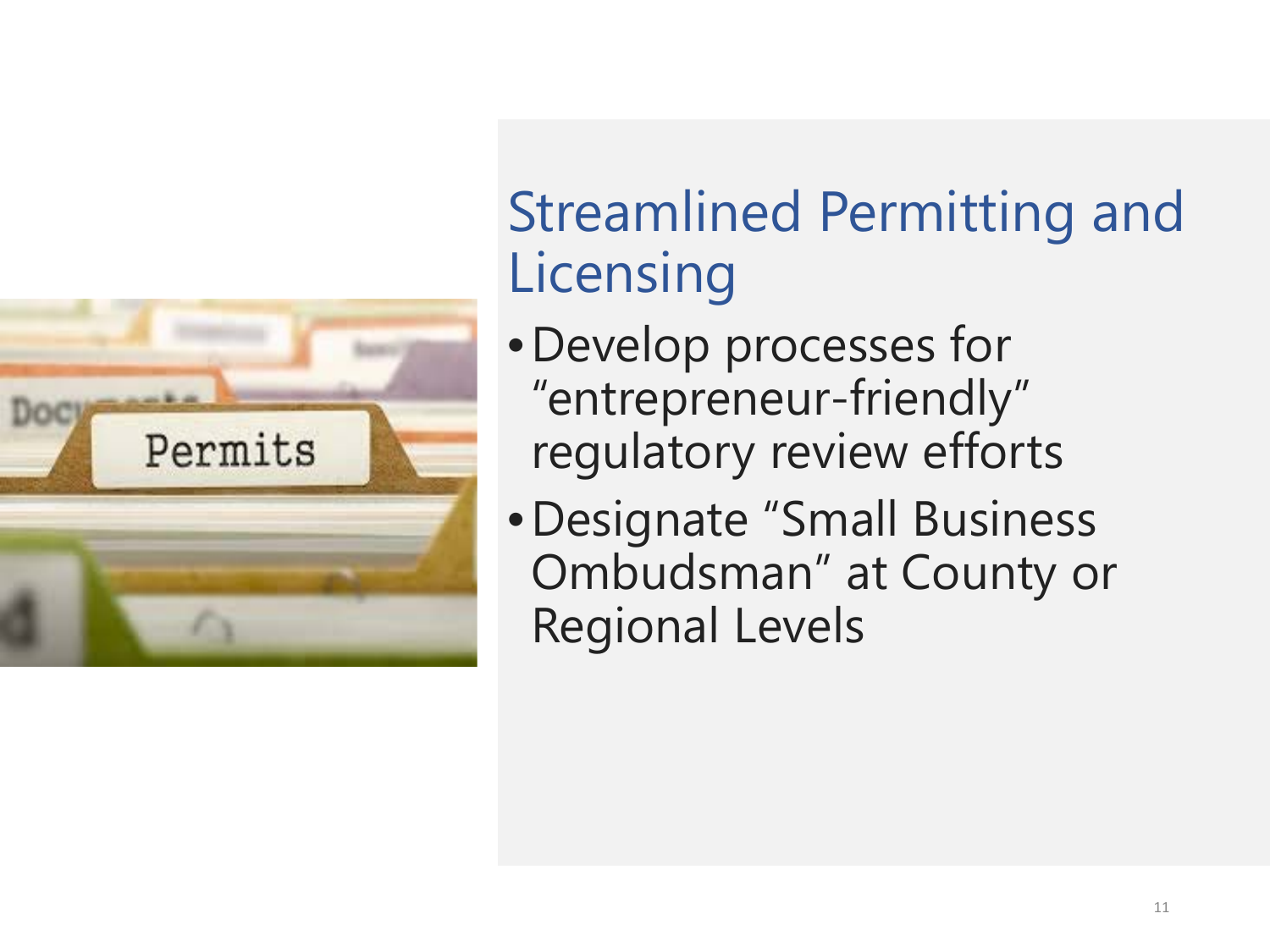

# Equity Capital

- Support rural ventures facing "valley of death"
	- **Funding range (\$50K to \$1m)**
	- **Links to Charlottesville, DC, or** Richmond?
- Develop plan to support regional angel group
- **Introduce rural focused angel** investor training/support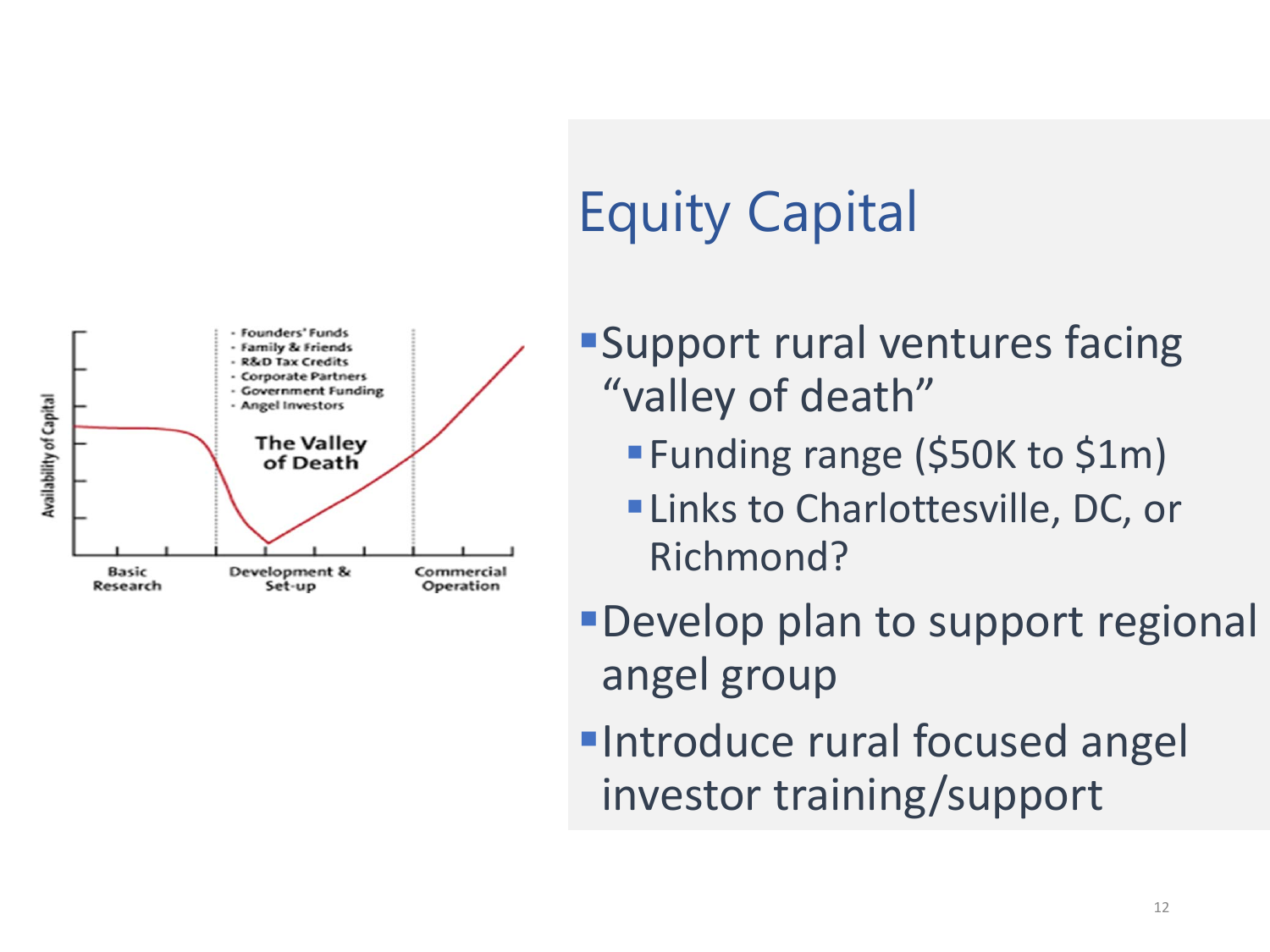### Youth Entrepreneurship

**Area of regional advantage** 

**Excellent programs underway in** Culpeper and Fauquier

### Create regional network to:

- **Share program ideas**
- **Engage every student in Region 9**
- Expand non-school programs
- Support regional biz plan competition

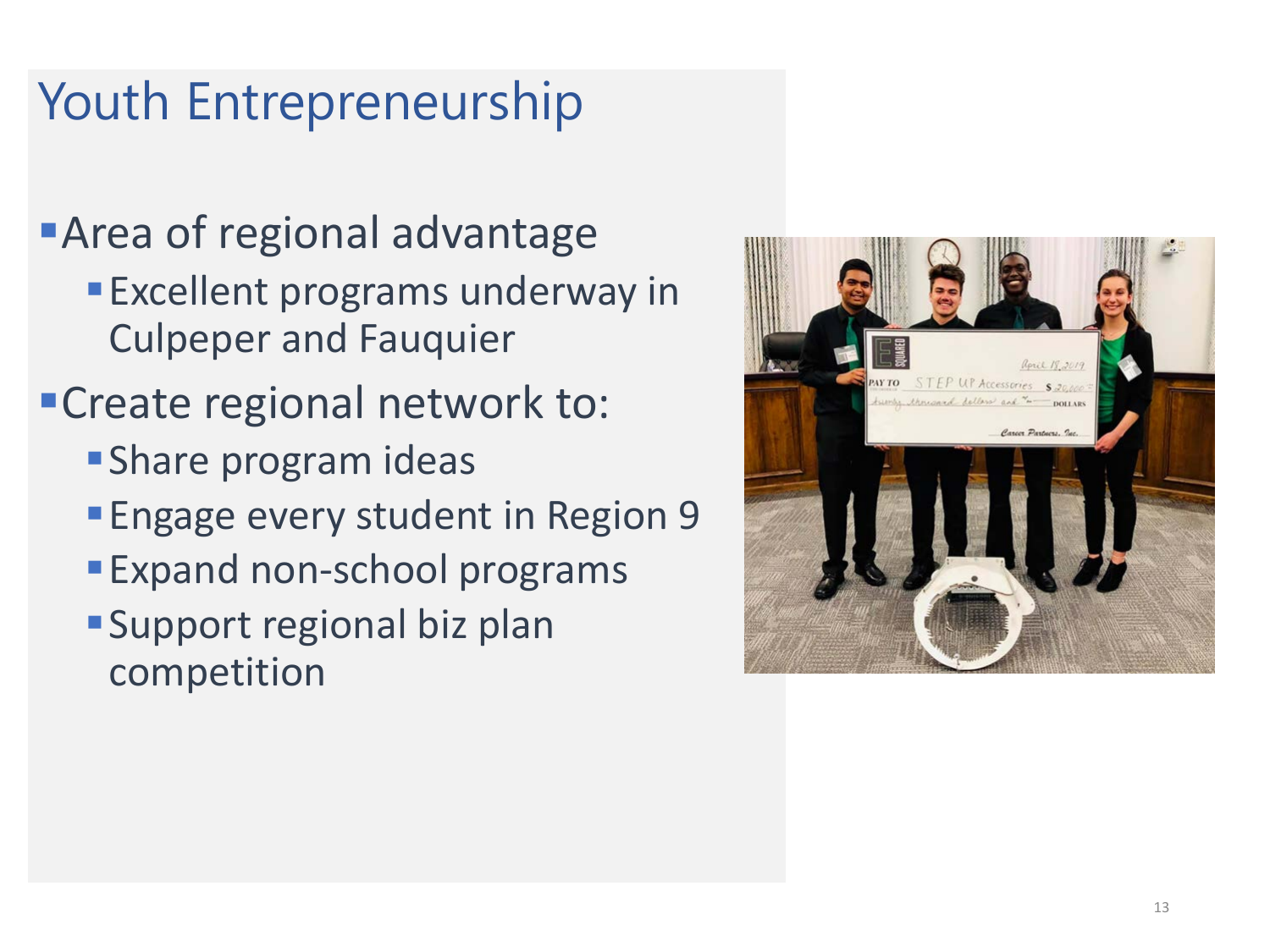

### Focus on Food/Ag Entrepreneurship

#### **Area of Strong Regional Advantage**

- **Food/Ag is 2<sup>nd</sup> largest sector for regional startups** (Teconomy, 2018)
- **World Class Firms already here**
- **Proximity to Major Markets**
- **Build Stronger Link between Innovation and** Food/Ag Economies
- **Support Food Enterprise Center project** (Culpeper)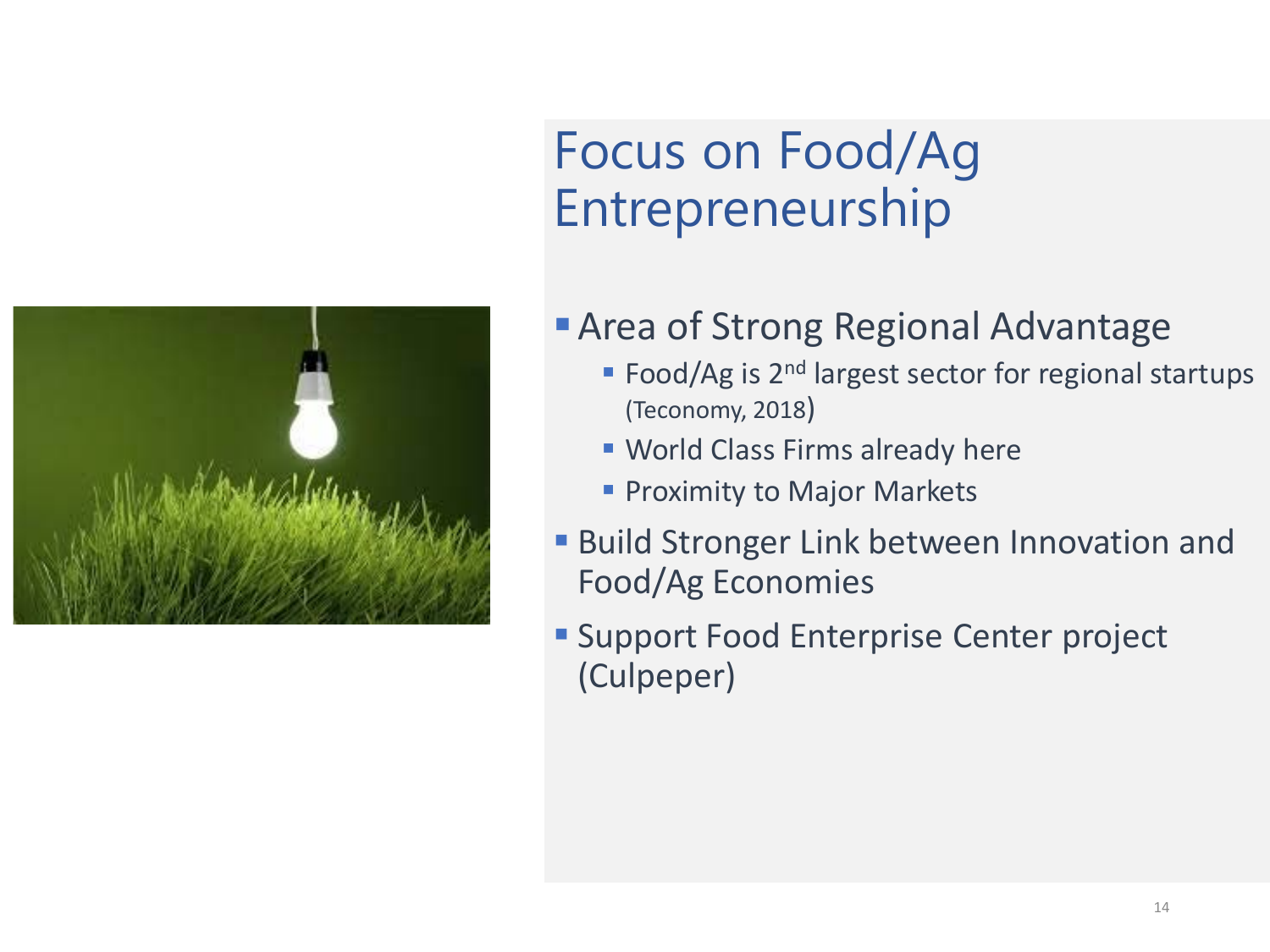





### Build a More Diverse Ecosystem

- **Regions growing immigrant population** not engaged in ecosystem
- New programming targeted to underserved groups is needed
	- **Latinx**
	- African-American
	- **New Immigrants**
	- **Ex-Offenders**
	- Veterans
- **Existing Assets** 
	- **Fauquier MEC Veteran Programming**
	- **Local Economy Working Group (UVA)**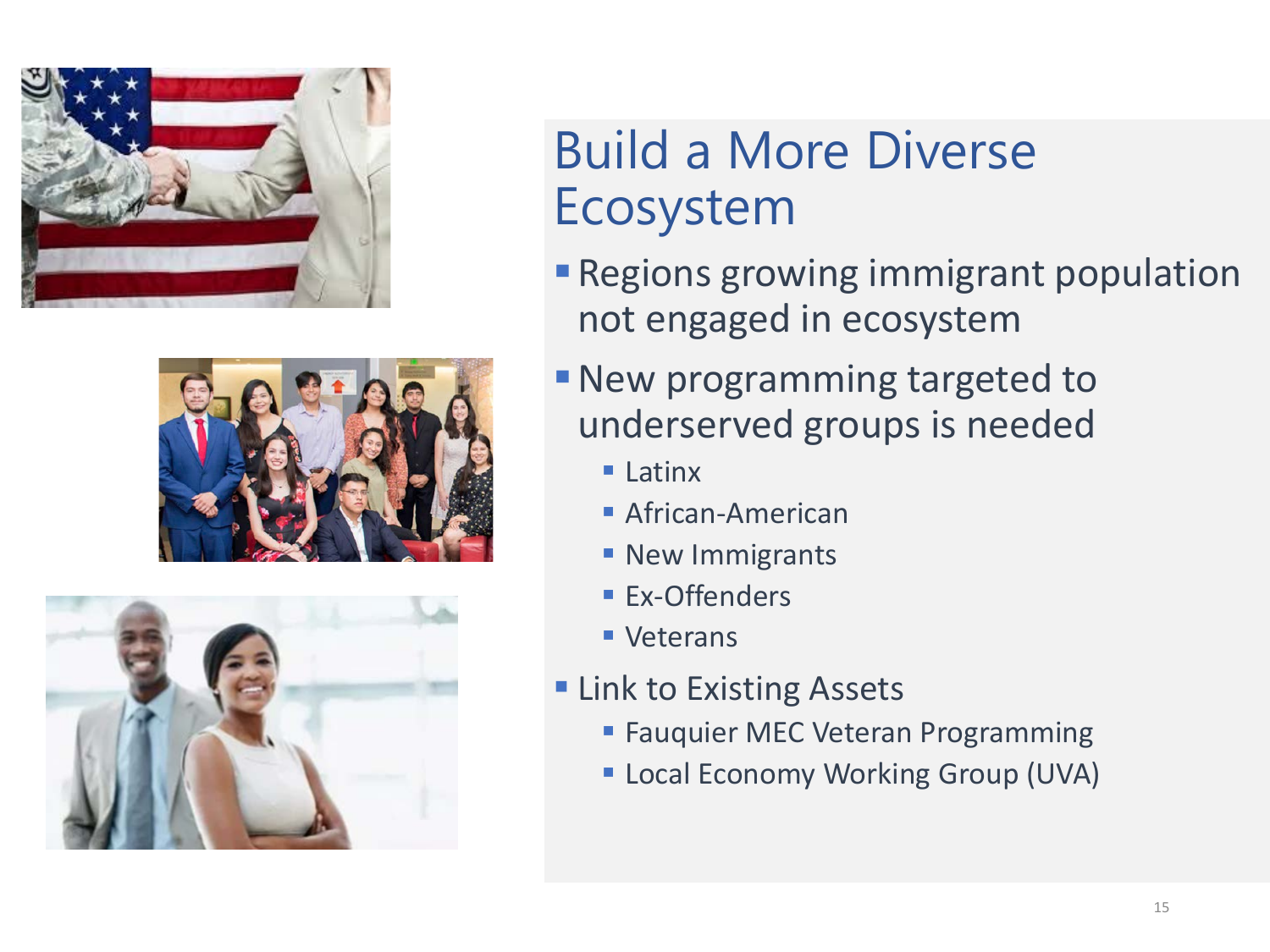# Next Steps?

- Incorporate your Feedback
- Formal Presentation to Regional Council (April 30)
- Create Work Plans for Key Action Items
- Link Ecosystem work to other challenge areas
	- **Broadband**
	- Affordable Housing